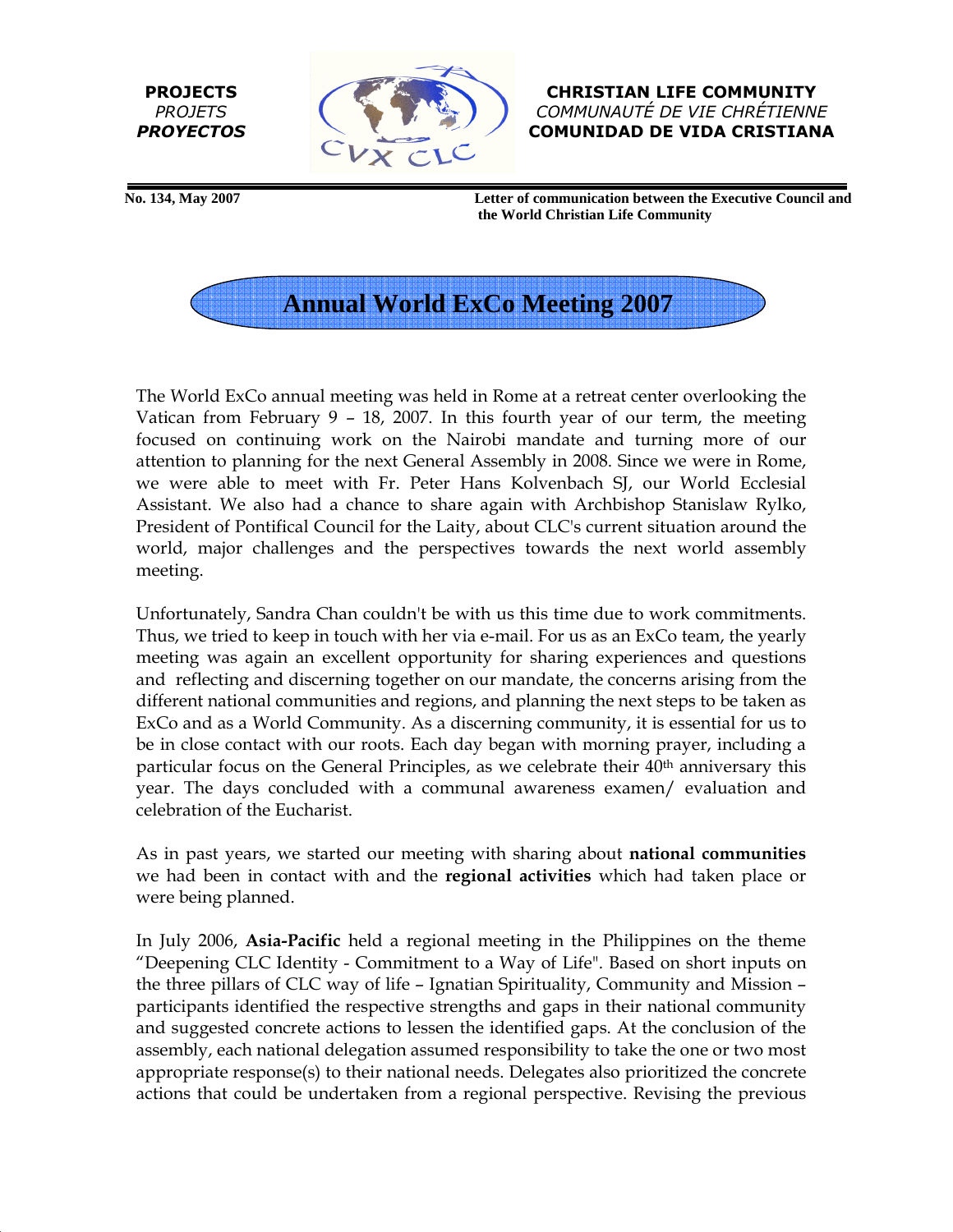structure – each national community having one link to form a nine persons Asia Pacific Team with one link assuming the coordinator role – the assembly opted to elect a separate AP links coordinator. Although the diversity of languages and cultures, the huge distances and the minority situation of Christians in most countries make the situation difficult, there is a strong desire for CLC collaboration the region.

Latin America is currently the only region without a coordinating structure, but thanks to the two MAGIS programmes realized during the past years, a vibrant network among CLCers from all countries exists. The World ExCo supports a new edition of this three-year-formation programme, coordinated by Latin American CLC representatives. Currently 65 participants from 14 National Communities are registered for this MAGIS III. The group will meet for their first session in Paraguay from the  $14<sup>th</sup>$  –  $27<sup>th</sup>$  of July. Please pray with us for the participants and the success of MAGIS. In Chile, the formation course called "Mini-Manila" could be organized again in January 2007, with 31 participants from eight different Latin American countries. For end of 2007, we are planning a meeting of Latin America's CLC Ecclesiastical Assistants to be held in Quito, Ecuador.

Just a few days before our ExCo meeting, the Ecclesiastical Assistants of Europe came together close to Gent, Belgium, representing 20 countries, including emerging communities in Central and Eastern Europe. The sharing was based on the ExCo working document "The Relationship between the Christian Life Community and the Society of Jesus in the Church".

Activities within our Middle East region were prohibited by the war between Israel and Lebanon of last July. The uncertainty of the political situation makes planning difficult, but nevertheless, the ExCo continues to be in touch with the three communities and tries to look for ways to foster regional contacts and common activities.

In Africa, the regional structures agreed on during the All African Formation Encounter of 2005, are slowly starting to work. For the near future, a regional Leadership Formation Course is foreseen. As ExCo, we try to keep in touch especially with communities in the process of establishment, and supporting possible contacts with neighboring national communities. We also continue to explore possibilities for establishing a strategy that will enhance integrated formation programmes on the continent

We were also informed about current concerns of the three communities of the North American region and their ways of fostering stronger contacts.

During the year, ExCo members had a chance to visit a number of National and emerging Communities; there is no doubt that these direct contacts are of crucial importance for building and strengthening our World Community. As our financial possibilities are very limited to initiate personal visits, we are very grateful about any possibility – sometimes facilitated by trips we realize because of our work commitments – to meet and share with CLCers in the different parts of the world.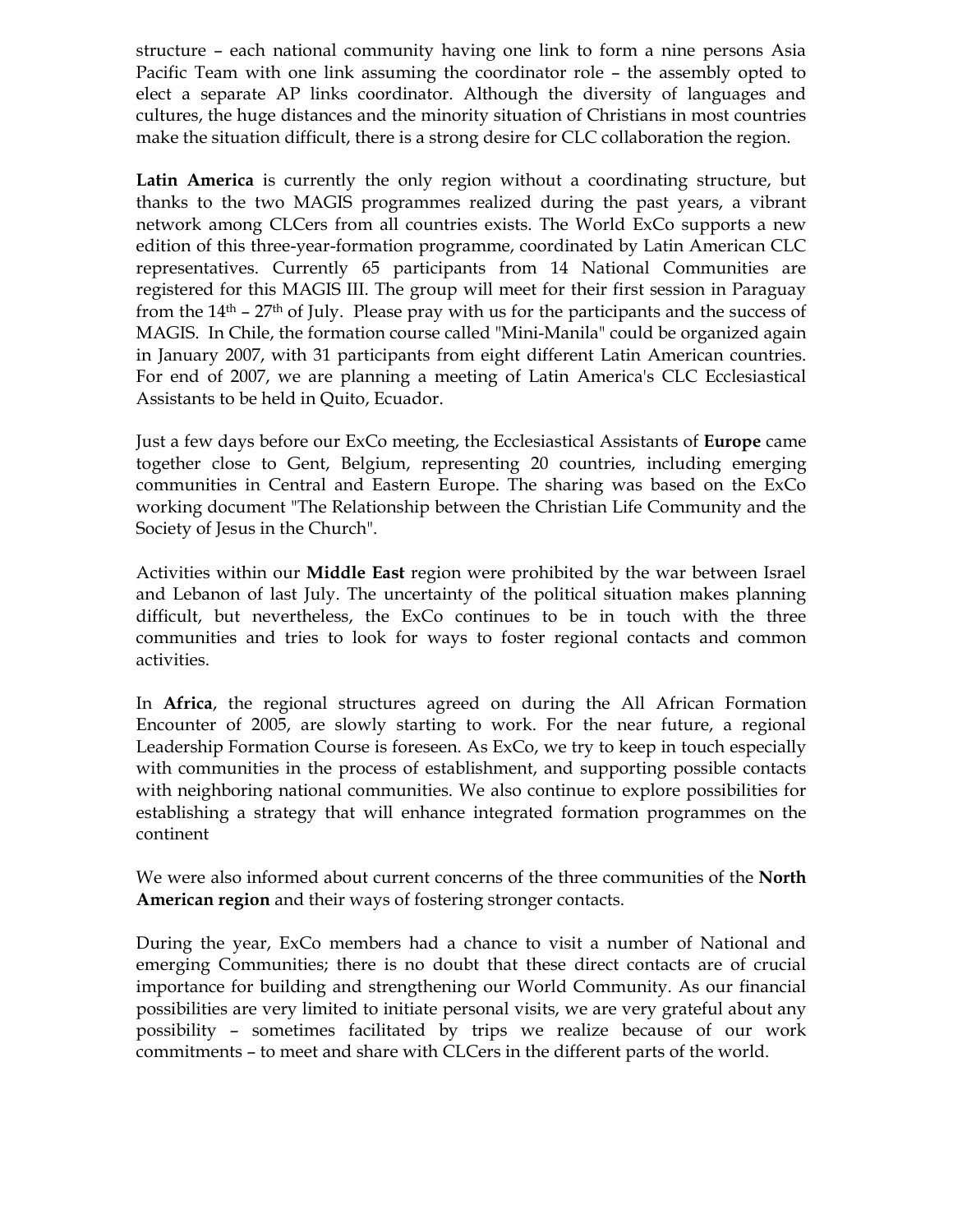During the past years, we have shared regularly about our priorities following the recommendations of the Nairobi Assembly and the respective activities:

The draft of the working document, "The Relationship between the CLC and the Society of Jesus in the Church", was published during the summer of 2006. A summary of the feedback was reviewed and the working group will have a final document ready for publication later this year. We are grateful for all of the input received from National Communities and Jesuits, as e.g. during the meetings of Ecclesiastical Assistants from Europe and Asia/ Pacific 2006/2007. At the same time, we encourage further its reading and further reflections at all levels.

The meeting with Fr. Peter Hans Kolvenbach SJ was again a special opportunity to share about SJ-CLC collaboration. Fr. Kolvenbach also informed us about the preparation of the 35th General Congregation of the Society of Jesus, starting in early 2008. On SJ – lay collaboration, dialogue between CLCers and the Jesuits is strongly encouraged, as it is already taking place in several countries.

During this General Congregation, a successor for Fr. Kolvenbach, as the new General Superior, will be elected. The World ExCo will dialogue with him and the Holy See about the nomination of a new World Ecclesiastical Assistant. In any case, Fr. Kolvenbach is ready to continue to serve as EA until such time as the Holy See has nominated a new one.

During 2006, a small working group with members from Europe and the Americas developed a draft of "Guidelines for CLC formation", complementing the original part II for the document "Our Charism" (as written and published as a Progressio Supplement Nos. 45/46 before the Itaici Assembly). At this World ExCo meeting we provided feedback to the writing group. A revised version will be ready for distribution to the National Communities in a few months.

28 persons from 23 National Communities participated in an eight-day International Leadership Formation Course in Rome late in 2006. The group included the ExCo Leadership Working Group, Guy Maginzi, Alberto Brito S.J. and 22 participants. The participants were nominated by their National Communities and selected by the ExCo to make Leadership development available in the National Communities and regions. Paul Vaz, S.J. from India joined the group as a member of the presenting team.

The course was a powerful experience of World Community and communal learning for all those present. It was designed as a "train the trainer" programme. The participants and presenters quickly became a worldwide team of presenters/facilitators of leadership development for CLC. During those days we experienced and revised modules on 16 different leadership and community building topics. Workshops on any of those topics will be available to any National Community in CLC. The course was held in English and translations of the modules into Spanish and French are in process. National Communities and Regional teams will receive a list of participants and a summary of the topics.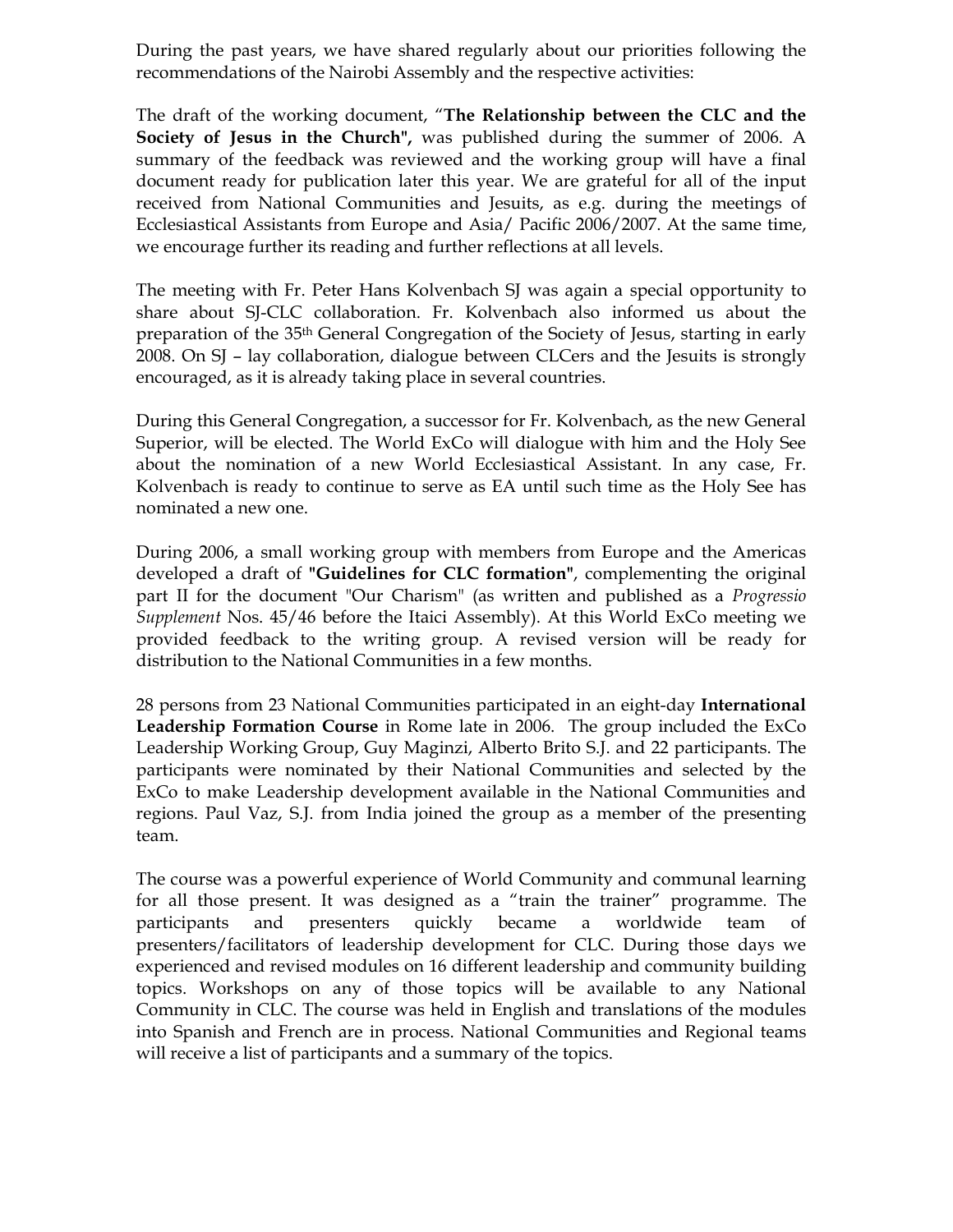Although the World ExCo had approved expenditure from the world budget for the course, we were able to break even due to the generosity of national communities and participants; we are also very grateful for a subsidy we received from a Catholic donor agency.

Membership: Responses to the 2005 letter to National ExCos on membership and conversations with many National Communities visited by World ExCo members have confirmed the need for a clearer vision of membership and commitment. Although our General Principles and Norms are reasonably clear on the nature and process of CLC commitment, the practice is at best uneven in the World Community. A number of National Communities are in the process of clarifying their own practices. As ExCo we will follow up this important matter as part of our preparatory process towards the next World Assembly 2008.

Networking: The UN Working Groups in New York and Geneva continue to meet regularly and focus on migration and water; through their "CLC NGO Bulletin – Working at the UN \* Working around the World", the groups want to share about their activities and provide information on current concerns at the UN and of related organizations. Up to now, 21 National Communities have nominated a contact person and periodic alerts have been sent through them to National Communities. We hope to further extend this network to facilitate the communication flow between national and international levels.

CLC helped organize and participated in an Ignatian Family Encounter prior to the World Social Forum in Nairobi, Kenya in January. The Encounter brought together over 140 Jesuits and Apostolic Partners to reflect on "Spiritual and Social Transformation in Africa and Madagascar". Afterward CLC members participated in the World Social Forum. This was the third consecutive World Social Forum with a CLC presence. Fernando Franco, S.J., in charge of the Social Apostolate at the Jesuit Curia in Rome, and Roswitha Cooper, former CLC Executive Secretary, joined us to discuss the World Social Forum and perspectives to take further action at regional and international level.

Finances: World CLC continues to have a challenging financial situation. Additional back dues came in this year and a number of National Communities and individuals supported the world community with donations. The dues formula was revised by the finance committee. The feedback from National Communities has generally been positive and the new formula will be implemented with this year's dues. National Communities who have not already done so are asked to notify the Secretariat of membership numbers.

The budget for 2007 will be especially challenging. The World Secretariat is currently making a move to a different location within the SJ Curia which represents a significant additional expense. Planning for the 2008 General Assembly will further stretch our resources. Please continue to be generous! A more complete finance letter including the reports on 2006 and the World CLC budget for 2007 have been sent to the national leadership teams.